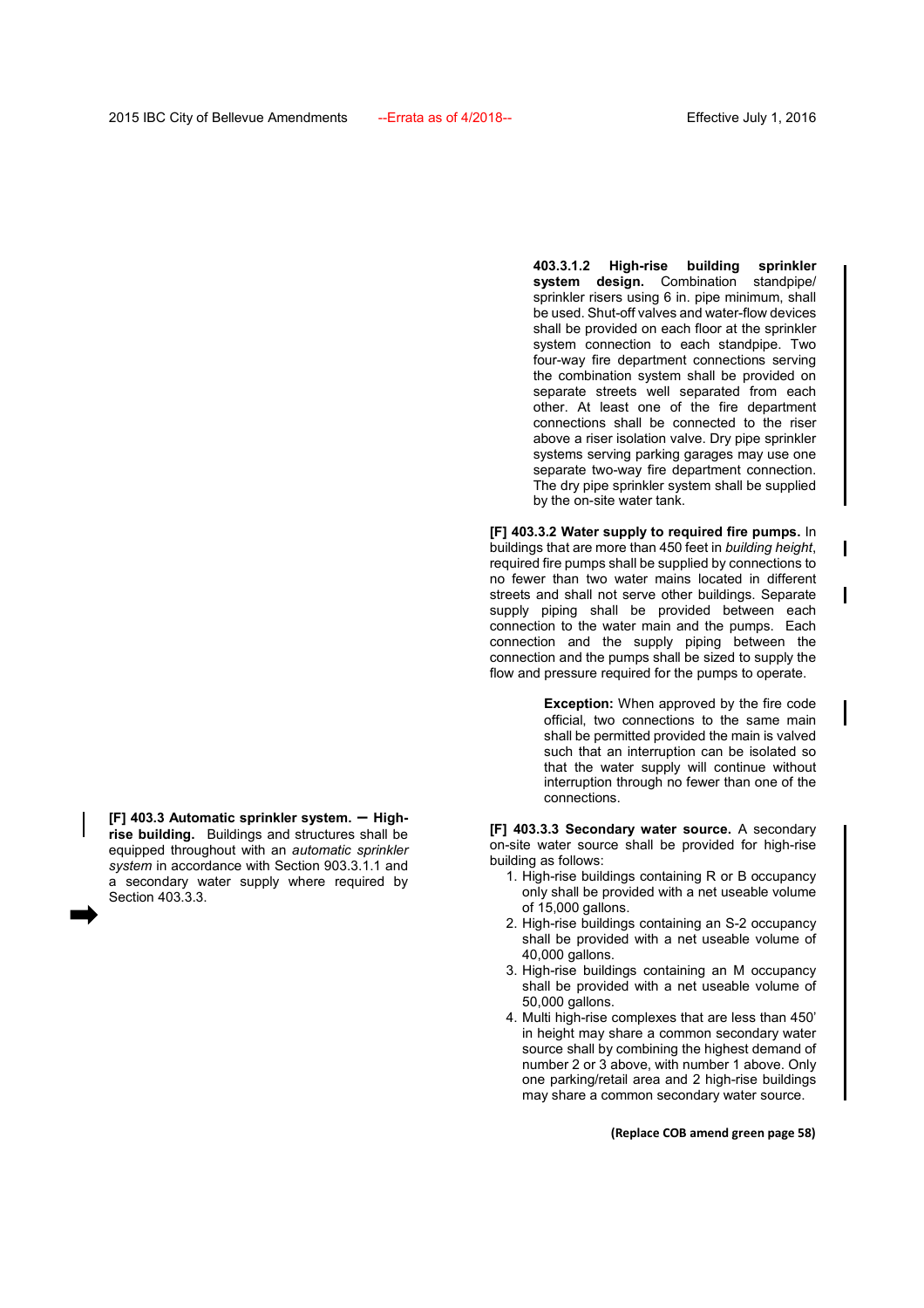$\mathbf{I}$ 

An acceptable alternative to items 1 through 4 above, is to prove a calculated net useable volume capable of meeting the hydraulically calculated sprinkler demand, including the total (combined inside and outside) hose stream requirement, as per NFPA 13. The duration of the calculated source shall have a duration of not less than 30 minutes for buildings with light hazard occupancies only and a 60 minute duration for building with ordinary hazard occupancies as defined by NFPA 13. \*

> **Exception:** Existing buildings, including those undergoing substantial renovation.

> **403.4.8.1 Equipment room.** If the standby or emergency power system includes a generator set inside a building, the system shall be in accordance with Section 2702.1.8.

**Exception:** In Group I-2, Condition 2, manual start and transfer features for the critical branch of the emergency power are not required to be provided at the *fire command center*.

**403.4.8.1.1 Penetrations.** Penetrations into and openings through an equipment room containing a standby or emergency generator set inside a building, are prohibited except for required exit doors, equipment and ductwork necessary for heating, cooling or ventilation, sprinkler branch line piping, or electrical raceway, serving the generator set equipment room or being served by the generator set. Such penetrations shall be protected in accordance with Section 713.

**Exception:** Metallic piping with no joints or openings where it passes through the generator set equipment room.

**403.4.8.2 Fuel line piping protection**. Fuel lines supplying a generator set inside a building shall be

**(Replace COB amend green page 59)**

separated from areas of the building other than the room the generator is located in by an approved method or assembly that has a fire resistance rating of not less than 2 hours. Where the building is protected throughout with an automatic sprinkler system installed in sprinkler system installed in accordance with Section 903.3.1.1 or 903.3.1.2, the required fire-resistance rating may be reduced to 1 hour.

**403.5 Means of egress and evacuation.** The means of egress in high-rise buildings shall comply with Sections 403.5.1 through 403.5.6, and in addition to these requirements, shall comply with Bellevue City Code 23.11.907.5.2.2.6, which requires either Phased Evacuation, an additional stair, or occupant evacuation elevators, to facilitate simultaneous building evacuation and firefighter response into the building.

**403.5.1 Remoteness of interior exit stairways.** Required interior exit stairways shall be separated by a distance not less than 30 feet (9144 mm) or not less than one-fourth of the length of the maximum overall diagonal dimension of the building or area to be served, whichever is less. The distance shall be measured in a straight line between the nearest points of the enclosure surrounding the interior exit stairways. In buildings with three or more interior exit stairways, no fewer than two of the interior exit stairways shall comply with this section. Interlocking or scissor stairways shall be counted as one interior exit stairway.

**403.5.2 Additional interior exit stairway.** For buildings other than Group R-2 that are more than 420 feet (128 000 mm) in building height, one additional interior exit stairway meeting the requirements of Sections 1011 and 1023 shall be provided in addition to the minimum number of exits required by Section 1006.3. The total width of any combination of remaining interior exit stairways with one interior exit stairway removed shall be not less than the total width required by Section 1005.1. Scissor stairs shall not be considered the additional interior exit stairway required by this section.

**Exception:** An additional interior exit stairway shall not be required to be installed in buildings having elevators used for occupant selfevacuation in accordance with Section 3008.

**403.5.3 Stairway door operation.** Stairway doors other than the exit discharge doors shall be permitted to be locked from the stairway side. Stairway doors that are locked from the stairway side shall be capable of being unlocked simultaneously without unlatching upon a signal from the fire command center.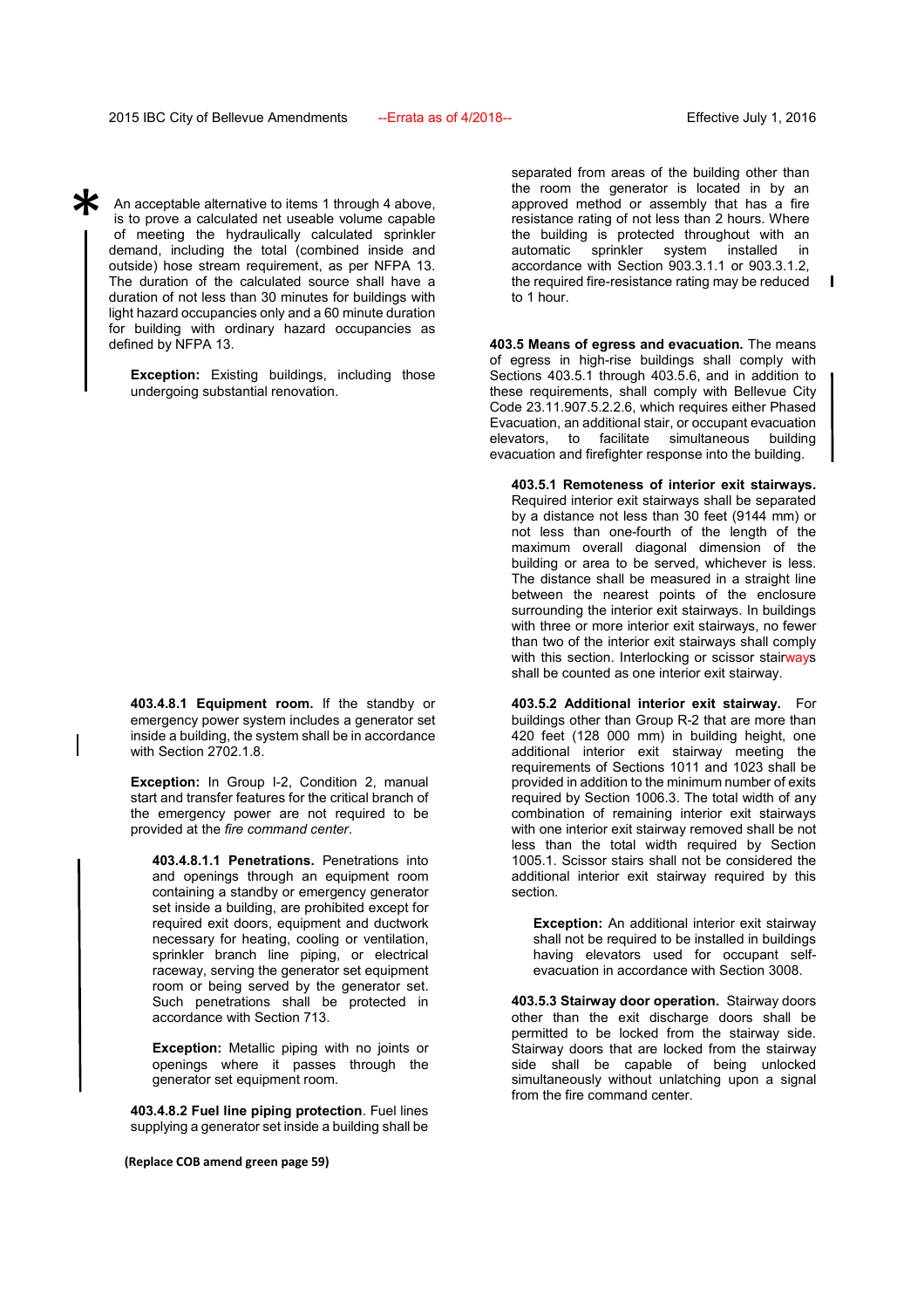2015 IBC City of Bellevue Amendments – Errata as of 4/2018 -- France Effective July 1, 2016

INTENTIONALLY LEFT BLANK

**(Replace green COB Amend and insert facing page 96)**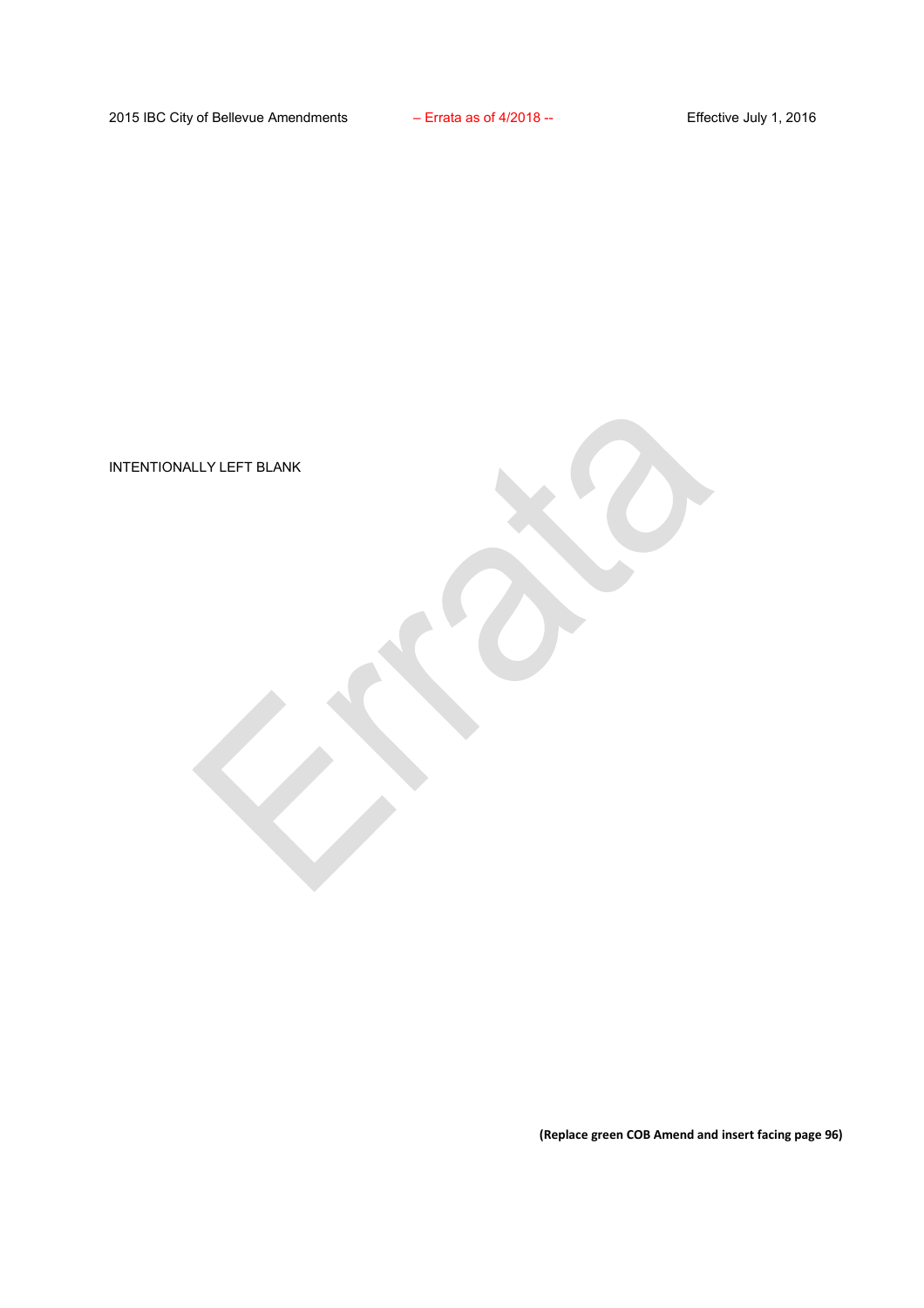**503.1.4 Occupied roofs.** A roof level or portion thereof shall be permitted to be used as an occupied roof provided the occupancy of the roof is an occupancy that is permitted by Table 504.4 for the story immediately below the roof. The area of the occupied roofs shall not be included in the building area as regulated by Section 506.

#### **Exceptions:**

- 1. The occupancy located on an occupied roof shall not be limited to the occupancies allowed on the story immediately below the roof where the building is equipped throughout with an automatic sprinkler system in accordance with Section 903.3.1.1 or 903.3.1.2 and occupant notification in accordance with Section 907.5 is provided in the area of the occupied roof.
- 2. Assembly occupancies shall be permitted on roofs of open parking garages of Type I or Type II construction, in accordance with the exception to Section 903.2.1.6.

Elements or structures enclosing the occupied roof areas shall not extend more than 48 inches above the surface of the occupied roof.

## **Exception:**

Penthouses constructed in accordance with Section 1510.2, and towers, domes, spires, and cupolas constructed in accordance with Section 1510.5.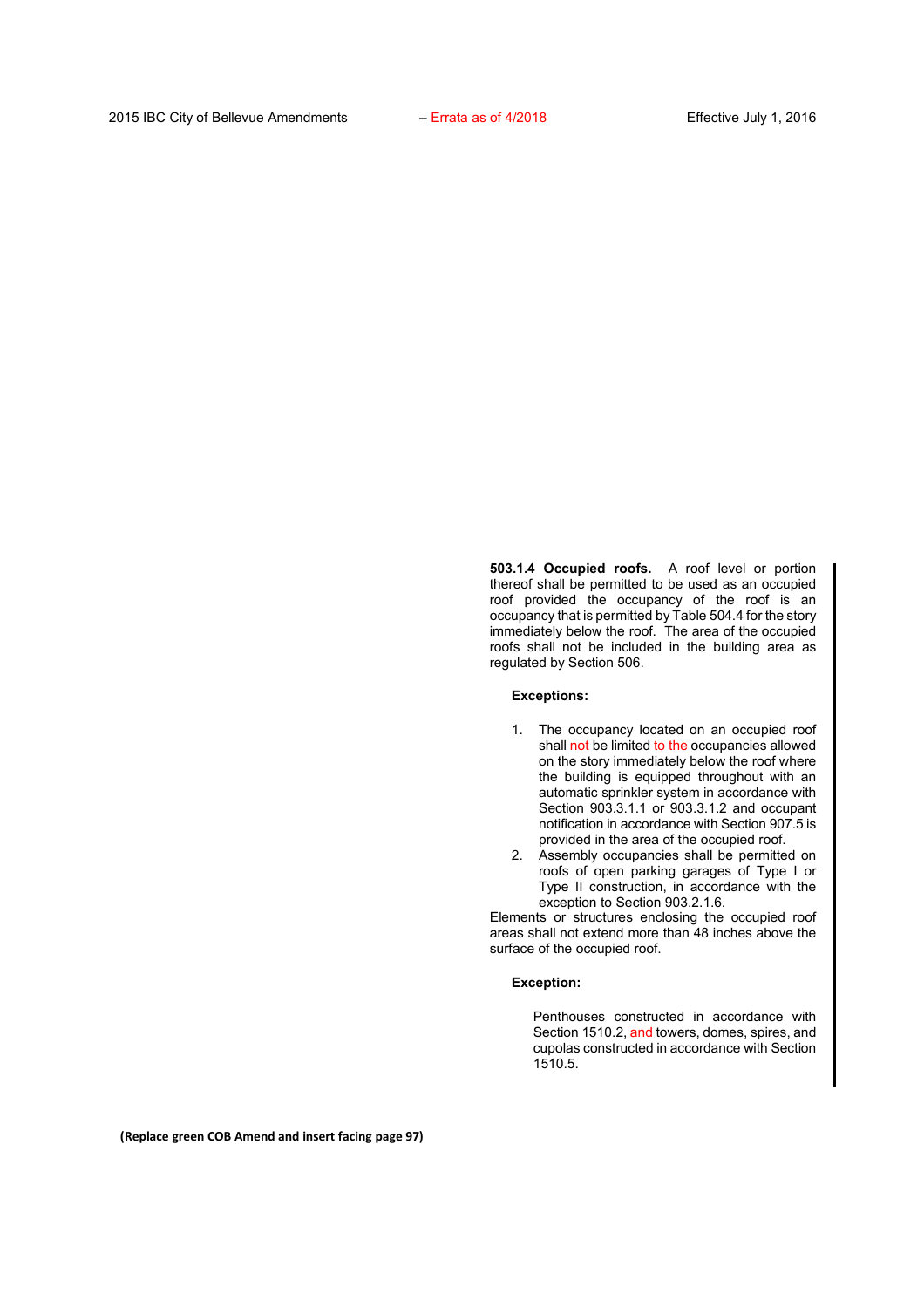2015 IBC City of Bellevue Amendments – Errata as of 4/2018-- Effective July 1, 2016

INTENTIONALLY LEFT BLANK

**(Replace green COB amend and insert facing page 212)**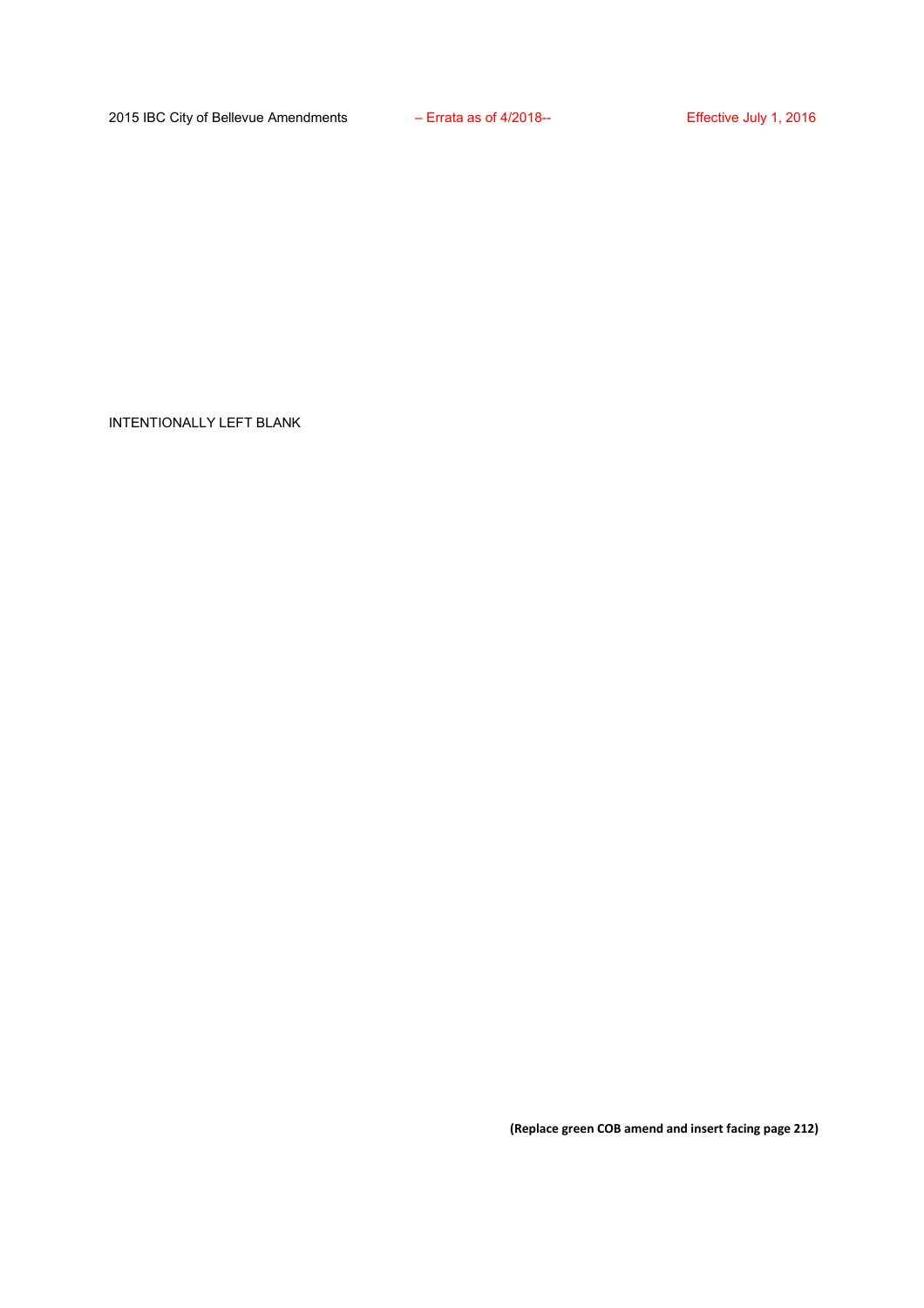**[F] 903.2.11 All occupancies.** In all occupancies  $\blacksquare$ other than Group U, an *automatic sprinkler system* shall be installed for building design or hazards in the locations set forth in Section 903.2.11.1 I through 903.2.11.7.

**[F] 903.2.11.1 Stories and basements without openings**. An *automatic sprinkler system* shall be installed throughout all stories, including basements, of all buildings where the floor area exceeds 1,500 square feet (139.4 m2) and where there is not provided at least one of the following types of *exterior wall* openings:

- 1. Openings below grade that lead directly to ground level by an exterior *stairway* complying with Section 1011 or an outside ramp complying with Section 1012. Openings shall be located in each 50 linear feet (15,240 mm), or fraction thereof, of exterior wall in the story on at least one side. The required openings shall be distributed such that the lineal distance between adjacent openings does not exceed 50 feet (15 240 mm).
- 2. Openings entirely above the adjoining ground level totaling at least 20 square feet (1.86 m2) in each 50 linear feet (15,240 mm), or fraction thereof, of exterior wall in the story on at least one side. The required openings shall be distributed such that the lineal distance between adjacent openings does not exceed 50 feet (15 240 mm). The height of the bottom of the clear opening shall not exceed 44 inches (1118 mm) measured from the floor.

**[F] 903.2.11.1.1 Opening dimensions and access.** Openings shall have a minimum dimension of not less than 30 inches (762 mm). Such openings shall be accessible to the fire department from the exterior and shall not be obstructed in a manner that firefighting or rescue cannot be accomplished from the exterior.

**[F] 903.2.11.1.2 Openings on one side only.** Where openings in a story are provided on only one side and the opposite wall of such story is more than 75 feet (22,860 mm) from such openings, the story shall be equipped throughout with an *approved automatic sprinkler system* or openings as specified above shall be provided on at least two sides of the story.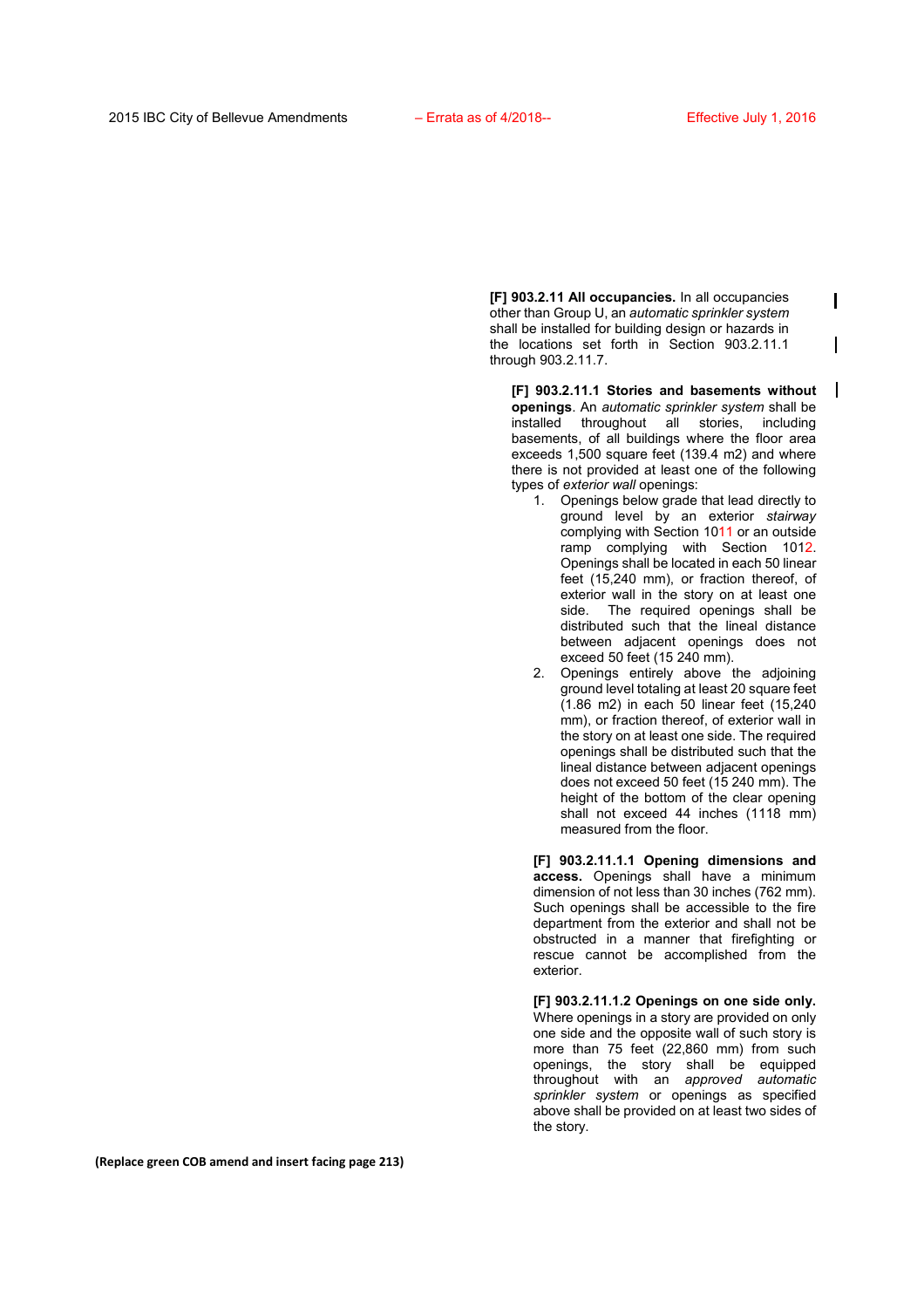#### **SECTION 917 FIREFIGHTER AIR SYSTEMS**

**[F] 917.1 Scope.** The design, installation, and maintenance of firefighter air systems shall be in accordance with this section.

**[F] 917.2 Required installations.** Firefighter air system shall be installed in the following buildings:

- 1. Buildings classified as high-rise in accordance with the *International Building Code*.
- 2. Transportation tunnels constructed in accordance with NFPA 130 or 502 that exceed 300' in length.

#### **[F] 917.3 Plans and contractor qualifications.**

**[F] 917.3.1 Plans.** Prior to the installation of a firefighter air system, a minimum of two sets of plans and specifications shall be submitted to the Bellevue Fire Department for review and approval. Plans shall demonstrate compliance with the requirements of this section and shall include calculations prepared by a registered professional engineer demonstrating that the design criteria for all pressure containing components is satisfied plus a minimum safety factor of 25 percent.

The plans submittal shall also include specifications for the tubing, fittings, and manufacturer data sheets for valves, pressure regulators, pressure relief devices, gauges, RIC universal air connections and cylinder filling hoses.

**[F] 917.3.2 Contractor qualification.** The firefighter air system shall be installed by Washington state licensed contractors. Proof of licensure shall be provided with the plan submittal.

# **[F] 917.4 Design criteria.**

**[F] 917.4.1** The system shall be designed to fill, at each interior cylinder filling panel, two empty 66 standard cubic foot compressed breathing air cylinders to a maximum pressure of 5,500 psig (37 921.17 kPa).

**[F] 917.4.2** The filling operation shall be completed in not more than two minutes upon connection of the cylinders to the fill hose.

**IF1 917.4.3** The minimum design flow of the breathing air piping system shall be calculated using two interior cylinder filling panels operating simultaneously and located at the highest level above the most remote location from the base station exterior fire department connection panel and enclosure base.

**[F] 917.5 Operating pressure.** All components used in the system shall be rated to operate at a minimum pressure of 5,500 psig (37 921.17 kPa) at 70°F  $(21^0C)$ .

**[F] 917.6 Marking.** System piping, gauges, valves and air outlets shall be clearly marked by means of steel or plastic labels or tags indicating their function. Markings used for piping systems shall consist of the content's name and include a direction of flow arrow. Markings shall be provided at each valve; at wall, floor or ceiling penetrations; at each change of direction; and at a minimum of every 20 feet (6096 mm) or fraction thereof throughout the piping system.

### **[F] 917.7 Base station exterior fire department connection panel and enclosure.**

### **[F] 917.7.1 Location.**

A fire department connection panel shall be attached to the building or on a remote monument at the exterior of the building. The panel shall be secured inside of a weatherresistant enclosure. The panel shall be within 50 feet (15 240 mm) of an approved roadway or driveway, or other location approved by the Bellevue Fire Department. The enclosure shall be visible and accessible on approach to the building.

### **[F] 917.7.2 Construction.**

The fire department connection panel shall be installed in a cabinet constructed of minimum 18 gauge carbon steel. When constructed of steel, the cabinet shall be provided with coating to protect the cabinet from corrosion. When the enclosure is constructed of nonmetallic materials, the enclosure shall be resistant to ultraviolet and infrared solar radiation.

#### **[F] 917.7.3 Vehicle protection.**

When the panel is located in an area subject to vehicle traffic, impact protection shall be provided in accordance with this code.

#### **[F] 917.7.4 Base station enclosure marking.**

The front of the enclosure shall be marked "FIRE-FIGHTER AIR SYSTEM" on securely attached steel, plastic engraved or painted plate. The lettering shall be in a color that contrasts with the enclosure front and in letters that are a minimum of 2 inches (51 mm) high with 3/8-inch (9053 mm) brush stroke. The marking of the enclosure shall be visible.

### **[F] 917.7.5 Base station enclosure components.**

The components in the base station panel shall consist of the necessary components to provide air to the air substations located on upper and/or lower building levels. The fire department air supply source shall be designed to connect to the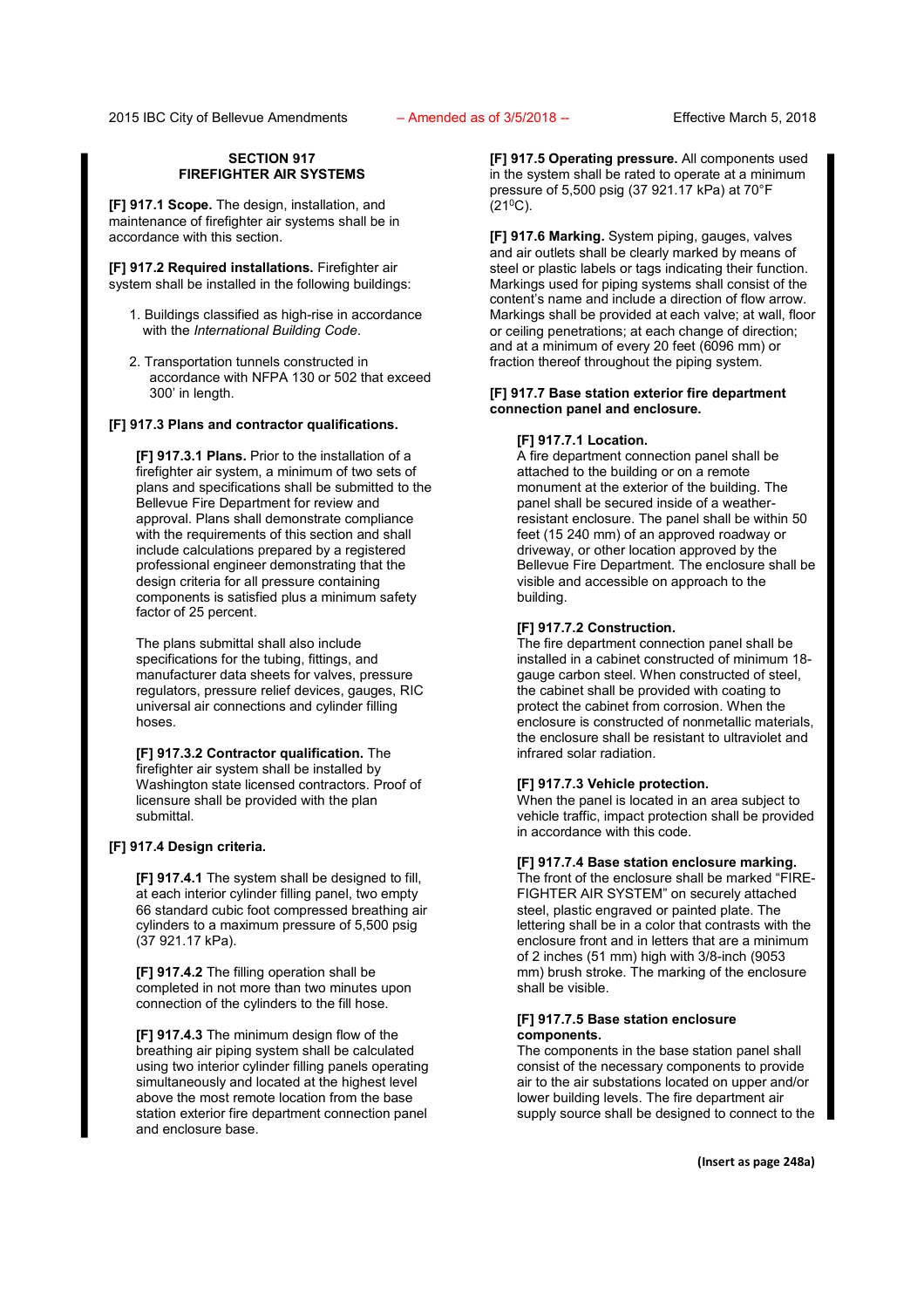base station panel. The following components shall be installed in the base station enclosure.

- Two Male Rapid Intervention Crew (RIC) Universal Air Connection (UAC) fittings. When connected to a female fitting, the assembled UAC shall meet the construction, performance and dimensional requirements of NFPA 1981, *Standard on Open-Circuit Self-Contained Breathing Apparatus for Fire and Emergency Services.*
- 2. One downstream shutoff valve.
- 3. One pressure gauge to check pressure of the piping distribution to air substations located on upper and lower building levels.
- 4. One pressure relief valve designed for 1.25 times the design discharge of the fire department air supply or air supply trucks. All fittings, hoses and hard piping in the base station supply panel and distribution piping to air substations supply panels, shall be designed for an air pressure of 1.5 times the pressure of the fire department air delivery system.
- 5. Base station can be designed for an air pressure supply piping system for supply of air to air substations.

The air supply lines will require an intermediate regulator to provide air pressure for a 5,500 psi (37 921.17 kPa), for a 5.5 air pack system. The air supply lines will be fitted with separate pressure relief valves set at 1.25 times the working pressure of the air supply line and the operating pressure of the pressurized lines.

- 6. The relief valve, piping, pressure regulator, pressure gauges, fittings and connection hoses shall meet the requirement of the ASME Boiler and Pressure Code, 7 Section VIII, Unified Pressure Vessel Code. The installation of the piping system, as a minimum, will be based on ASME B31.3- 2012.
- 7. Mechanical supports for piping, hoses, gauges and pressure components, will be designed and built to provide a solid rigid structure.

#### **[F] 917.7.6 Security.**

To prevent unauthorized access to or tampering with the system, the fire department connection panel enclosure shall remain locked by an *approved* means.

# **[F] 917.7.7 Fire department key box.**

A fire department *key box* shall be provided adjacent to the fire department connection panel and enclosure. A key for the enclosure shall be provided in the *key box*.

#### **[F] 917.8 Interior cylinder fill panels and enclosure—air substation.**

**[F] 917.8.1 Location.** Cylinder fill panels shall be installed in the interior of buildings as follows:

- 1. **Aboveground structure.** An interior air substation cylinder fill panel and enclosure shall be installed on floor landings. In buildings classified as highrise in two stairwells as approved by the *fire code official* regardless of height of buildings commencing on the second floor landing above grade, below grade and every other floor thereafter. Approved stairwells must extend the full height of the building and separated in accordance with *International Building Code Section 403.5.1*
- 2**. Underground structure.** An interior air substation cylinder fill panel and enclosure shall be installed in two stairwells as approved by the *fire code official* on the floor landing on the third level below grade and every other belowgrade level thereafter. The panel shall be located a minimum of 36 inches (914 mm) but not more than 60 inches (1524 mm) above the finished floor or a stairway landing. Approved stairwells must extend the full height of the underground structure and separated in accordance with *International Building Code Section 1007.1.1*
- 3. **Transportation tunnels.** An interior air substation cylinder fill panel and enclosure shall be installed within 200' of the tunnel entrance and then at intervals not exceeding 400' thereafter. All fill panels shall be located within 10' of standpipe hose connections. The panel shall be located a minimum of 36 inches (914 mm) but not more than 60 inches (1524 mm) above the finished floor.

### **[F] 917.8.2 Cabinet requirements.**

Each air substation cylinder fill panel shall be installed in a cabinet constructed of minimum 18 gauge carbon steel. The depth of the cabinet shall not create an exit obstruction when installed in building stairways. All components, with the exception of the shutoff valve, pressure gauges, fill hoses and ancillary components, shall be contained behind a minimum 18-gauge interior panel.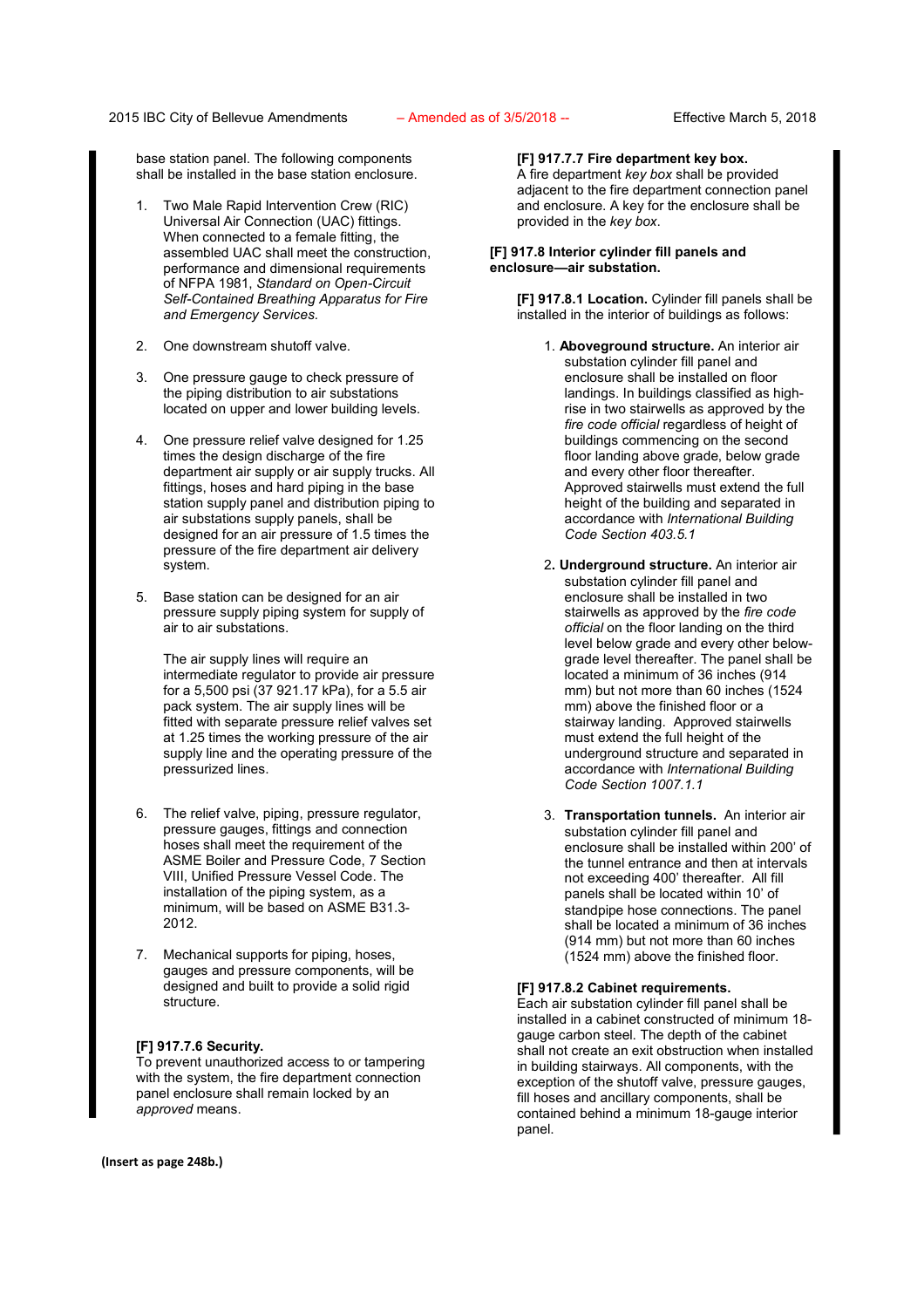## **[F] 917.8.3 Door.**

Hinges for the cabinet door shall be located inside of the cabinet. The door shall be arranged such that when the door is open, it does not reduce the required exit width or create an obstruction in the path of egress. A minimum of 80 percent of the door surface area shall be constructed of tempered glass. The thickness of the glass shall not be greater than 1/8 inch (3.17 mm).

#### **[F] 917.8.4 Cabinet marking.**

The front of each cylinder fill panel shall be marked "FIREFIGHTER AIR SYSTEM." The lettering shall be in a color that contrasts with the cabinet front and in letters that are a minimum of 2 inches (50mm) high with 3/8-inch (5 mm) brush stroke. The marking of the cabinet shall be visible to emergency response personnel.

## **[F] 917.8.5 Air substation cabinet components.**

The cabinet shall be of sufficient size to allow for the installation of the following components:

1. One-isolation valve located between the air discharge line to the next air substation and the downstream line to the air base station supply or the air substation immediately below to the next substation above the air base station.

2. The fill hoses and isolation valves shall be installed between the air bottle connection line and the fresh air supply.

3. Excess bleed valves shall be located between the air bottle fill hose and the next air substation.

4. Four SCBA fill hoses are required at a single air substation, the air supply lines shall be identified as 5,500 psig (37 921.17 kPa) pressure and shall be controlled by a single valve between the air supply and air bottle. The SCBA fill hoses shall be designed with RIC UAC fittings. A protective cap shall be provided for each hose.

5. Mechanical supports for piping, hoses, gauges and pressure components shall be designed and built to provide a solid rigid structure.

# **[F] 917.8.6 Cylinder filling hose.**

The design of the cabinet shall provide a means for storing the hose to prevent kinking. When the hose is coiled, the brackets shall be installed so that the hose bend radius is maintained at 4 inches (102 mm) or greater.

The discharge outlet of each cylinder filling hose shall have a female RIC UAC. The female fitting shall be designed to connect to a male RIC UAC. The assembled RIC UAC shall meet the

construction, performance and dimensional requirements of NFPA 1981, *Standard on Open Breathing Circuit Self-Contained Breathing Apparatus for Fire and Emergency Services*.

### **[F] 917.8.7 Security.**

To prevent unauthorized access to or tampering with the system, each panel cover shall remain locked by an *approved* means.

### **[F] 917.9 Installation of components.**

### **[F] 917.9.1 Air monitoring system.**

An approved air monitoring system shall be provided. The system shall automatically monitor air quality, moisture and pressure on a continual basis. The air monitoring system shall be equipped with not less than two content analyzers capable of detecting carbon monoxide, carbon dioxide, nitrogen, oxygen, moisture and hydrocarbons.

# **[F] 917.9.1.1 Alarm conditions.**

The air monitoring system shall transmit a supervisory signal when any of the following levels are detected:

- 1. Carbon monoxide exceeds 5 ppm.
- 2. Carbon dioxide exceeds 1,000 ppm.
	- 3. An oxygen level below 19.5 percent or above 23.5 percent.

4. A nitrogen level below 75 percent or above 81 percent.

5. Hydrocarbon (condensed) content exceeds 5 milligrams per cubic meter of air.

6. The moisture concentration exceeds 24 ppm by volume.

7. The pressure falls below 4,950 psig (34 129.05 kPa) at 70° F (21<sup>0</sup>C)

#### **[F] 917.9.1.2 Alarm supervision, monitoring and notification.**

The air monitoring system shall be electrically supervised and monitored by an approved supervising station.

#### **[F] 917.9.1.3 Air quality status display**.

Air quality status shall be visually displayed at within the fire command center.

### **[F] 917.9.2 Tubing.**

Piping shall be constructed of stainless steel or other *approved* materials that are compatible with breathing air. The use of nonmetallic materials shall be compatible with breathing air. When stainless steel tubing is used, it shall meet ASTM A-269, Grade 316 or an equal standard. Stainless steel fitting shall be Grade 316 and a minimum, 0.375 inch (9.5 mm) outside diameter by .065 inch (1.6 mm) wall Grade 316 fully annealed seamless. Stainless steel fittings shall be at least Grade 316 and meet the requirements

**(Insert as page 248c)**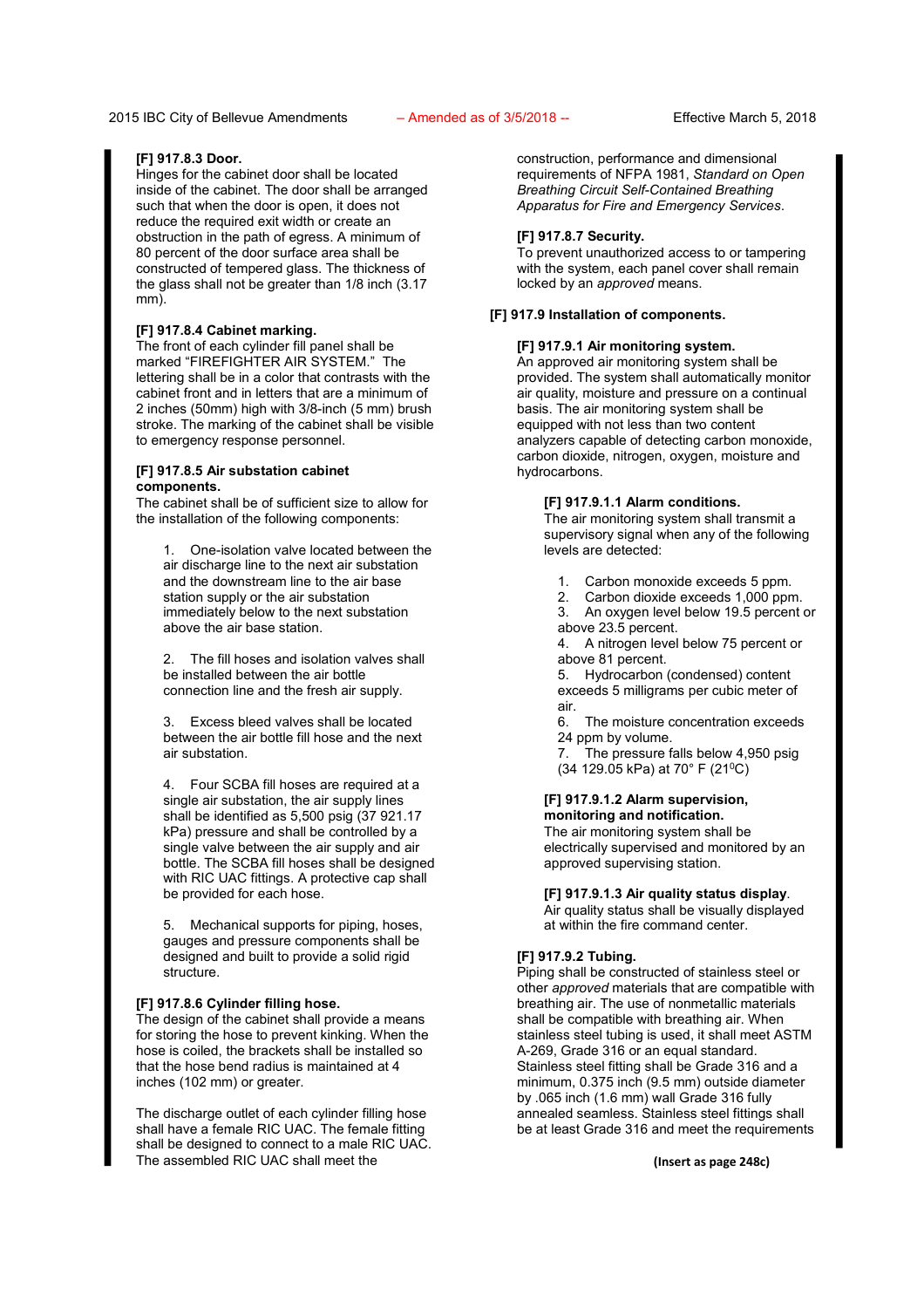of ASTMA 479 or equal. Routing of tubing and bends shall be such as to protect the tubing from mechanical damage.

### **[F] 917.9.3 Support.**

Piping shall be supported at maximum intervals of 5 feet (1524 mm). Individual tubing clamps and mounting components shall be mechanically secured to the building support members in accordance with the manufacturer's specifications.

### **[F] 917.9.4 Fittings.**

Fittings shall be constructed of stainless steel or other *approved* materials that are compatible with breathing air. The use of nonmetallic materials shall be compatible with breathing air. Stainless steel fittings shall be at least Grade 316 and meet the requirements of ASTMA 479 or an equal standard.

### **[F] 917.9.5 Prohibition.**

The use of carbon steel, iron pipe, malleable iron, high-strength gray iron or alloy steel is prohibited.

### **[F] 917.10 System assembly requirements.**

The system shall be welded except where the tubing joints are readily accessible and at the individual air fill panels. When mechanical high-pressure tube fittings are used, they shall be *approved* for the type of materials to be joined and rated for the maximum pressure of the system. Welding procedures shall meet ASME B31.1-2010. Part 4 and Chapter V (Exhibit VI). Prior to and during the welding of sections of tubing, a continuous, regulated dry nitrogen or argon purge at 3 psig (20.68 kPa) shall be maintained to eliminate contamination with products of the oxidation or welding flux. The purge shall commence a minimum of 2 minutes prior to welding operations and continue until the welded joint is at an ambient temperature between 60° F and 80°F (15.5°C and 26.6°C).

## **[F] 917.11 Prevention of contamination.**

The installing contractor shall ensure that, at all times, the system components are not exposed to contaminants, including, but not limited to, oils, solvents, dirt and construction materials. When contamination of system components has occurred, the effected component shall not be installed in the system.

#### **[F] 917.12 Testing and inspection.**

### **[F] 917.12.1 Testing.**

Following fabrication, assembly, and installation of the piping distribution system, exterior connection panel and interior cylinder fill panels, the Bellevue Fire Department shall witness the pneumatic testing of the complete system at a minimum test pressure of 6,050 psi (41 368.54 kPa) using oil-free dry air, nitrogen or argon. A minimum 24-hour pneumatic or hydrostatic test

**(Insert as page 248d)**

joints and system components shall be inspected for leaks. A solution compatible with the system component materials shall be used on each joint and fitting. Any defects in the system or leaks detected shall be documented on an inspection report, repaired or replaced. As an alternate, a pressure decay test in accordance with ASME B31.3 is allowed. A test of the low-pressure monitoring switch shall be performed. Each air fill panel shall be tested for compatibility with the fire department's SCBA RIC UAC. The pipe or tubing manufacturer mill report shall be provided to the Bellevue Fire Department.

## **[F] 917.12.2 Air samples.**

A minimum of two samples shall be taken from separate air fill panels and submitted to an independent, certified gas analysis laboratory to verify the system's cleanliness and that the air is certified as breathing air. The laboratory shall submit a written report of the analysis to the Bellevue Fire Department documenting that the breathing air complies with this section.

### **[F] 917.12.3 Quality analysis.**

During the period of air quality analysis, the air fill panel inlet shall be secured so that no air can be introduced into the system and each air fill panel shall be provided with a sign stating: "AIR QUALITY ANALYSIS IN PROGRESS, DO NOT FILL OR USE ANY AIR FROMTHIS SYSTEM." This sign shall be a minimum of 8 1/2 by  $\Box$ 11 inches (215mm by 279 mm) with a minimum of 1 inch (25 mm) lettering.

### **[F] 917.12.4 Periodic Inspection, Testing and Maintenance.**

The Firefighter Air System shall be continuously maintained in an operative condition and shall be inspected not less than annually. Annually two air samples shall be taken from two separate filling stations and tested to veryify compliance with NFPA 1989. The laboratory test results shall be maintained on site and readily available for review by the Bellevue Fire Department.

#### **[F] 917.13 System acceptance and certification.**

Prior to the final acceptance of the air system, the building owner shall provide for the testing and certification of the system. As a minimum, this shall include verifying the system's compatibility with the fire department's SCBA apparatus; the system's ability to maintain 5,500 psi (37 921.17 kPa) working pressure; the operability of the low-pressure monitoring switch and that the system's air quality complies with the requirements of Section 915.12. Prior to final acceptance, the building owner shall provide the Bellevue Fire Department with written verification of a testing and certification contract. Upon satisfactory completion of all tests and verification of air quality, the system shall be considered complete.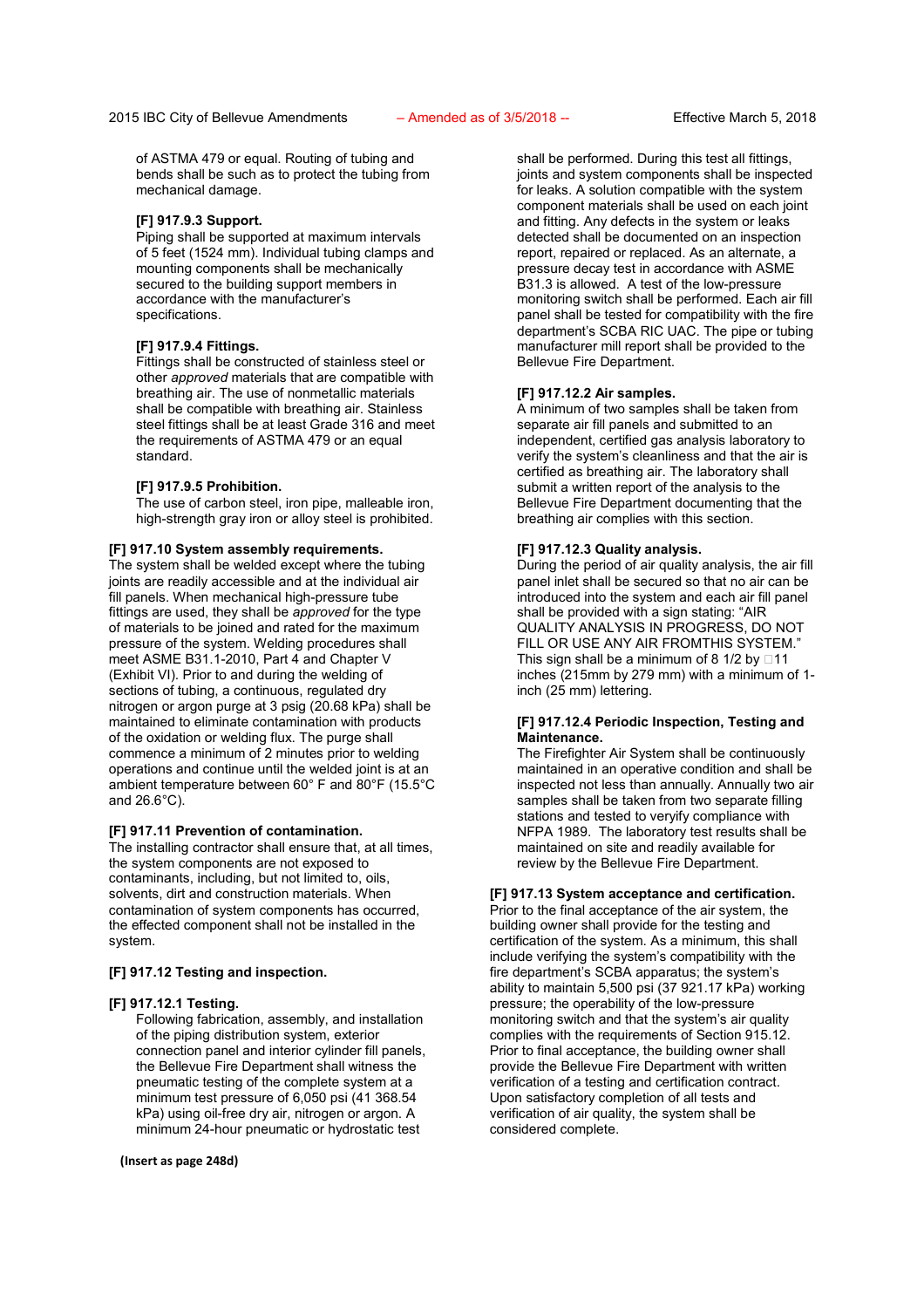**1612.3 Establishment of flood hazard areas.** To establish *flood hazard areas*, the applicable governing authority shall adopt a flood hazard map and supporting data. The flood hazard map shall include, at a minimum, areas of special flood hazard as identified by the Federal Emergency Management Agency in an engineering report entitled "The Flood Insurance Study for King County," dated May 16, 1995, as amended or revised with the accompanying Flood Insurance Rate Map (FIRM) and Flood Boundary and Floodway Map (FBFM) and related supporting data along with any revisions thereto. The adopted flood hazard map and supporting data are hereby adopted by reference and declared to be part of this section.

**1612.3.1 Design flood elevations.** Where design flood elevations are not included in the flood hazard areas established in Section 1612.3, or where floodways are not designated, the building official is authorized to require the applicant to:

1. Obtain and reasonably utilize any design flood elevation and floodway data available from a federal, state or other source; or

2. Determine the design flood elevation and/or floodway in accordance with the City of Bellevue LUC 20.25H.175A and Surface Water Engineering Standards, Section D4-04.5, "Floodplain/Floodway Analysis" to define special flood hazard areas. Determinations shall be undertaken by a *registered design professional* who shall document that the technical methods used reflect currently accepted engineering practice.

**(Insert facing page 380)**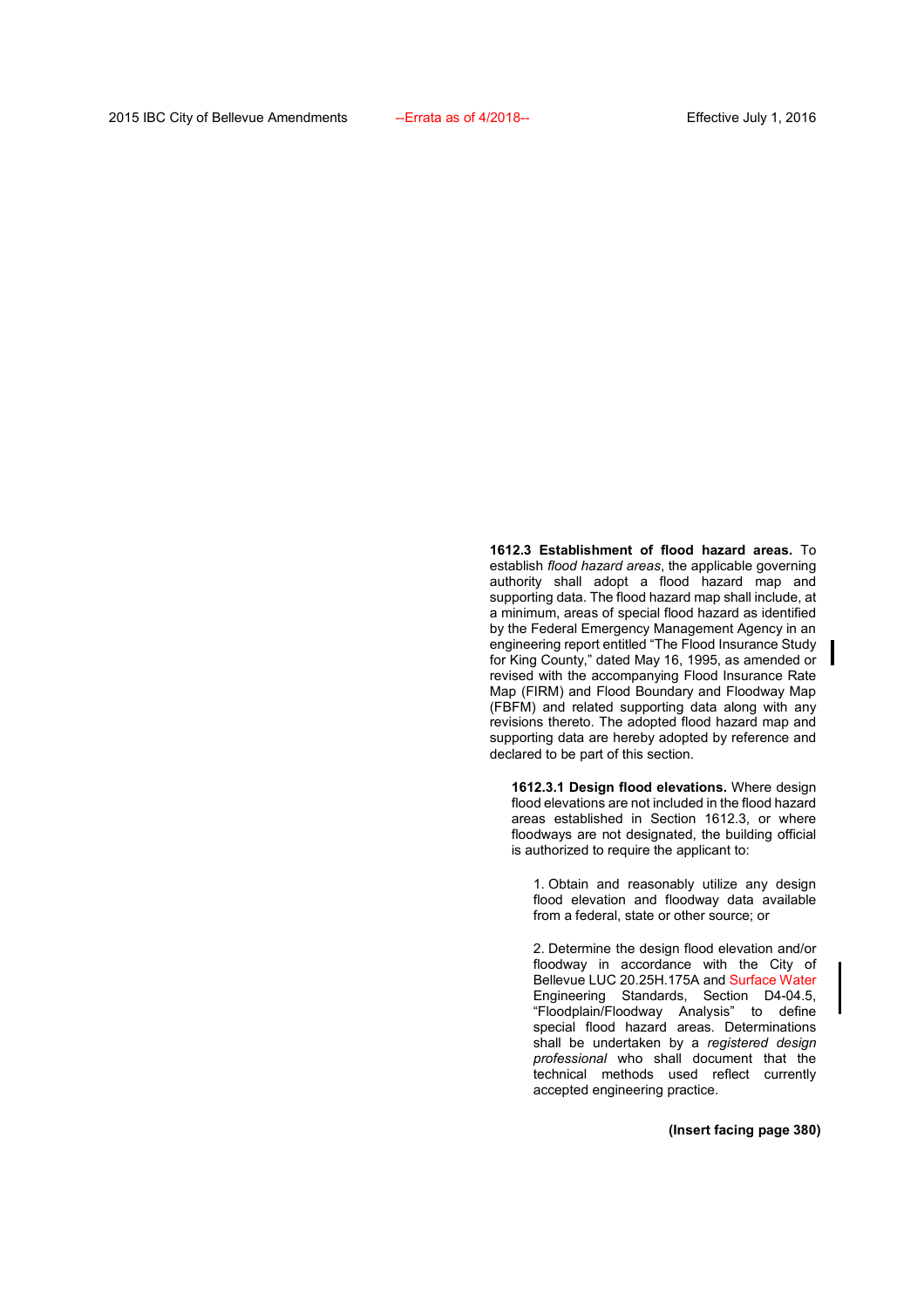2015 IBC City of Bellevue Amendments --Errata as of 4/2018--<br>
Effective July 1, 2016

INTENTIONALLY LEFT BLANK

**(Insert facing page 381)**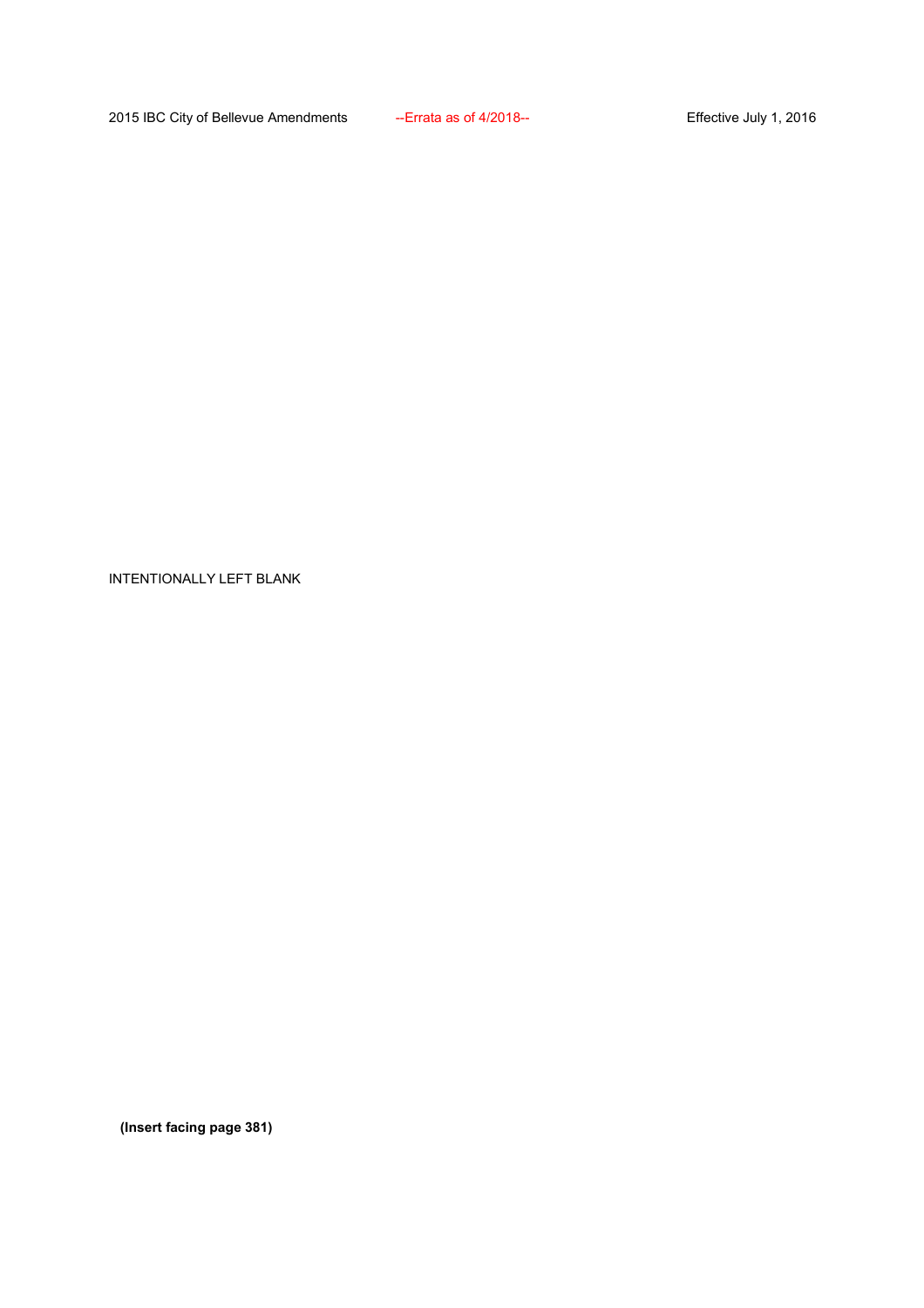**1612.3.2 Determination of impacts.** In riverine *flood hazard areas* where design flood elevations are specified but floodways have not been designated, the applicant shall provide a floodway analysis that demonstrates that the proposed work will meet the City of Bellevue Surface Water Engineering Standards, Section D4-04.5, "Floodplain/Floodway Analysis."

**1612.4 Design and construction.** The design and construction of buildings and structures located in *flood hazard areas*, including flood hazard areas subject to high-velocity wave action, shall be in accordance with Chapter 5 of ASCE 7 ASCE 24 and with BCC Section 20.25H.175.

#### **SECTION 1613 EARTHQUAKE LOADS**

**1613.1 Scope.** Every structure, and portion thereof, including nonstructural components that are permanently attached to structures and their supports and attachments, shall be designed and constructed to resist the effects of earthquake motions in accordance with ASCE 7, excluding Chapter 14 and Appendix 11A. The *seismic design category* for a structure is permitted to be determined in accordance with Section 1613 or ASCE 7.

#### **Exceptions:**

1. Detached one- and two-family dwellings, assigned to *Seismic Design Category* A, B, or C, or located where the mapped short-period spectral response acceleration. S<sub>s</sub>, is less than 0.4 g.

2. The seismic force-resisting system of woodframe buildings that conform to the provisions of Section 2308 are not required to be analyzed as specified in this section.

3. Agricultural storage structures intended only for incidental human occupancy.

4. Structures that require special consideration of their response characteristics and environment that are not addressed by this code or ASCE 7 and for which other regulations provide seismic criteria, such as vehicular bridges, electrical transmission towers, hydraulic structures, buried utility lines and their appurtenances and nuclear reactors.

5. Seismic design of automatic sprinkler systems when hanging, bracing, and restraint is designed and installed in accordance with the 2013 edition of NFPA 13 and the coefficient Cp for seismic bracing design calculations in accordance with NFPA 13 is either a value of 0.70, or a value based on site specific USGS data.

**(Insert facing page 386)**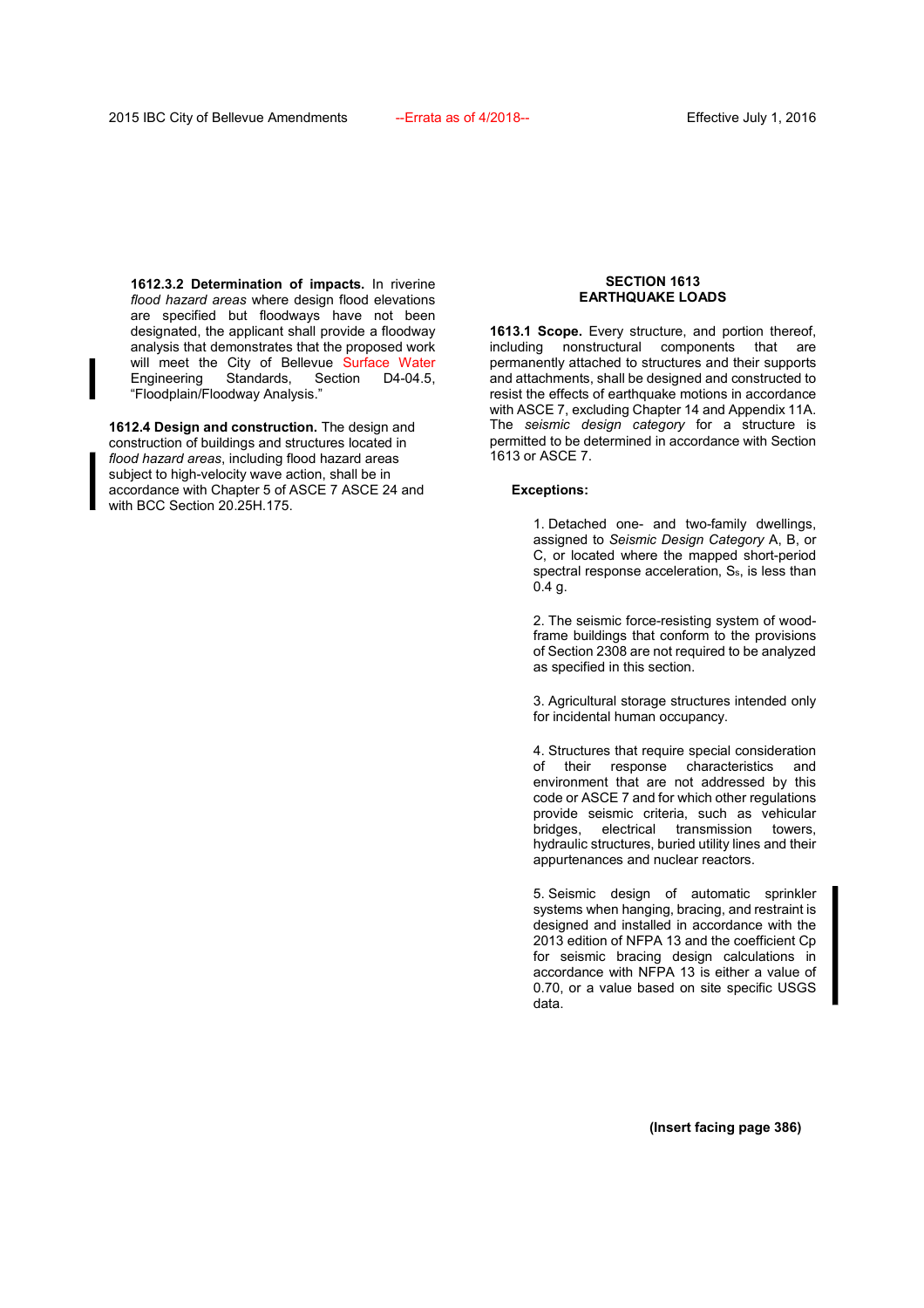2015 IBC City of Bellevue Amendments --Errata as of 4/2018--<br>
Effective July 1, 2016

INTENTIONAL LEFT BLANK

**(Insert facing page 387)**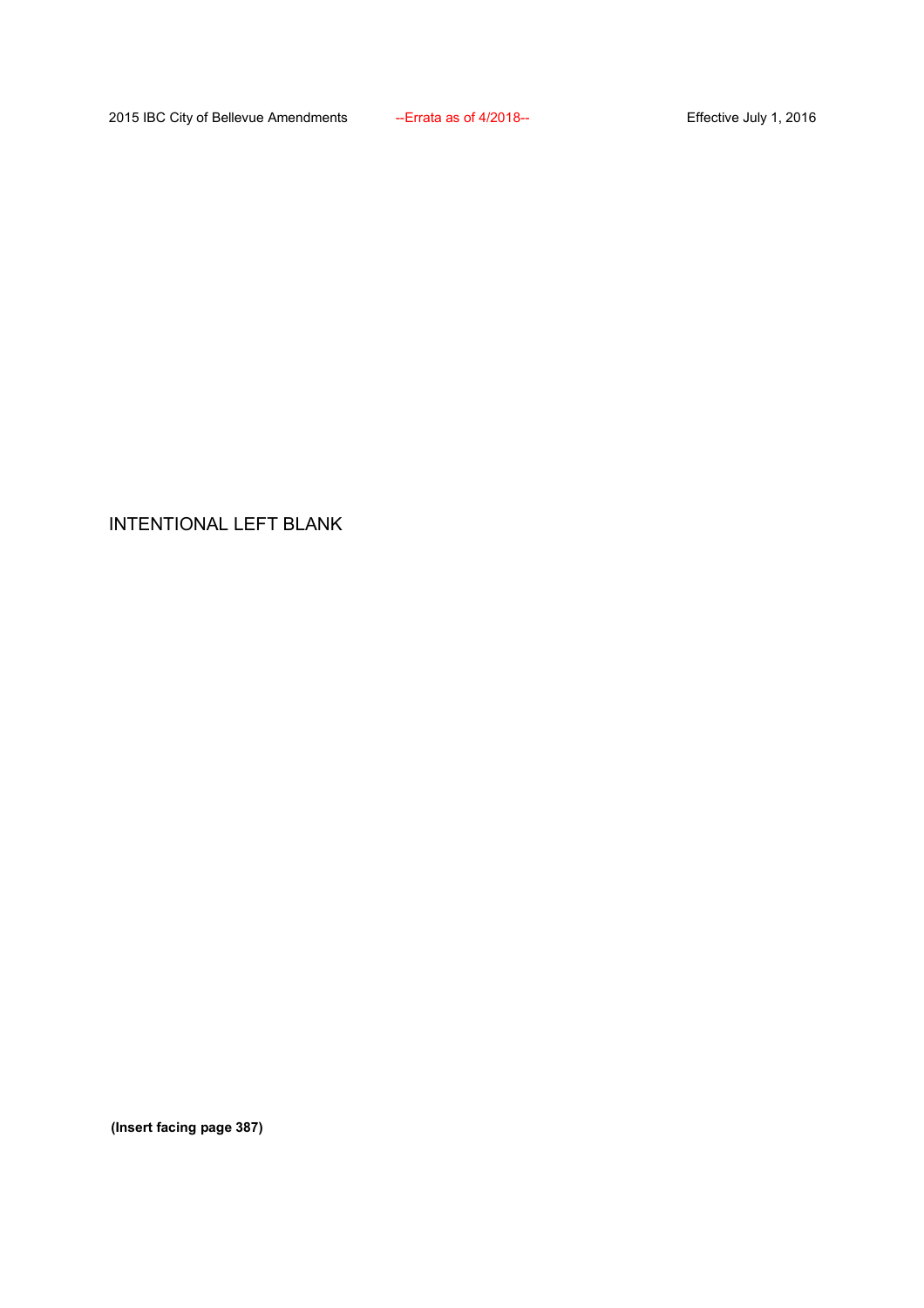# **INTENTIONALLY LEFT BLANK**

**(Page 566)**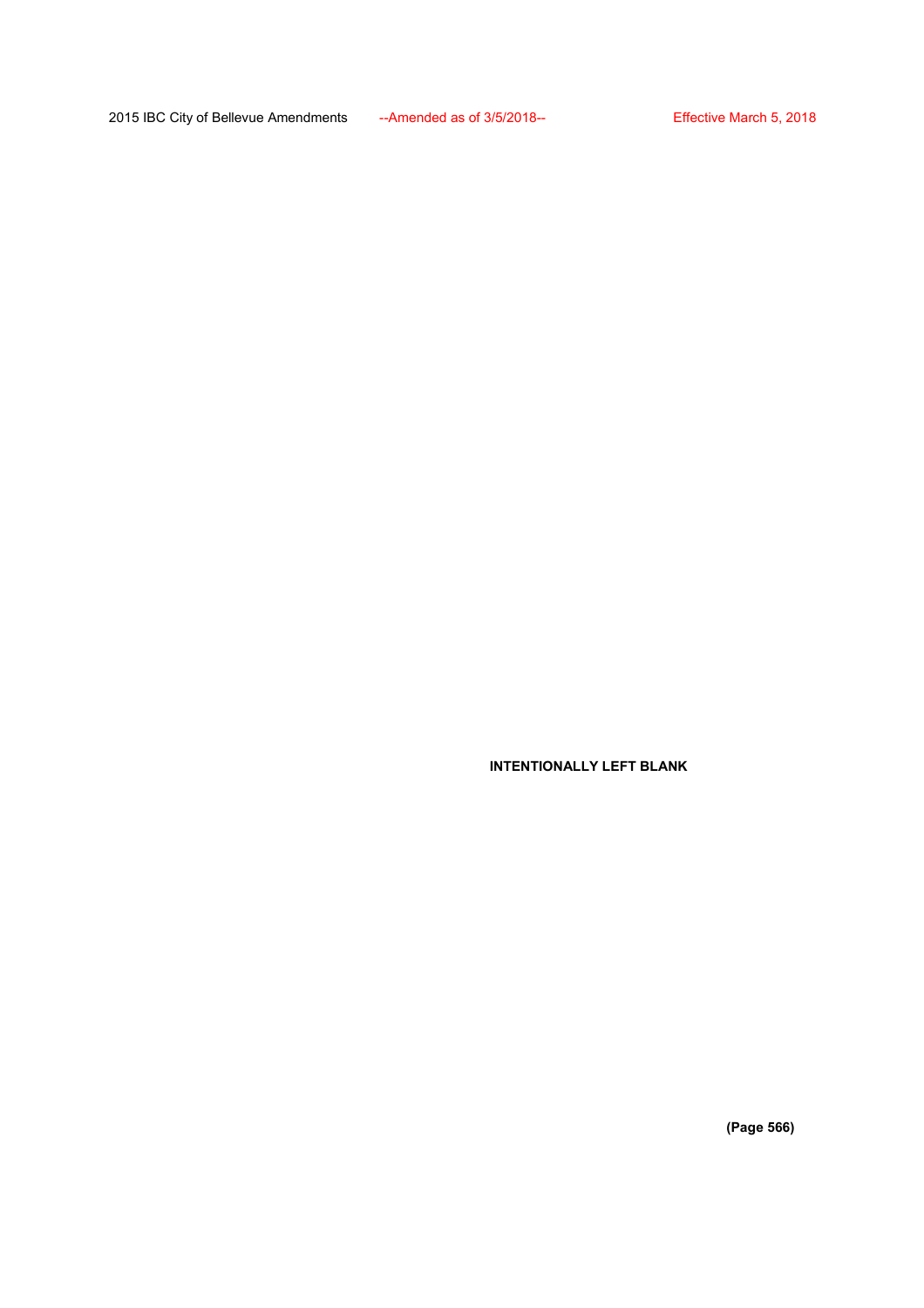#### **SECTION 2701 GENERAL**

**2701.1 Scope.** This chapter governs the electrical components, equipment and systems used in buildings and structures covered by this code. Electrical components, equipment and systems shall be designed and constructed in accordance with the provisions of the *Washington Cities Electrical Code*.

### **SECTION 2702 EMERGENCY AND LEGALLY REQUIRED STANDBY POWER SYSTEMS**

**[F] 2702.1 Installation.** Emergency power systems and legally required standby power systems shall comply with Sections 2702.1.1 through 2702.1.7 and Table 2702.

**[F] 2702.1.1 Stationary generators.** Stationary emergency and legally required standby power generators required by this code shall be *listed* in accordance with UL 2200.

**[F] 2702.1.2 Electrical.** Emergency power systems and legally required standby power systems required by this code or the *International Fire Code* shall be installed in accordance with the *International Fire Code*, the *Washington Cities Electrical Code*, NFPA 110 and NFPA 111.

**[F] 2702.1.3 Load transfer.** Emergency power systems shall automatically provide secondary power within 10 seconds after primary power is lost, unless specified otherwise in this code. Legally required standby power systems shall automatically provide secondary power within 60 seconds after primary power is lost, unless specified otherwise in this code. Transfer to full emergency or legally required standby power shall take place within the maximum time to energize loads specified in Table 2702.

**[F] 2702.1.4 Load duration.** Emergency power systems and legally required standby power systems shall be designed to provide the required power for a minimum duration of 8 hours for fire pumps serving high-rise buildings in accordance with NFPA 20, and 2 hours for other systems without being refueled or recharged, unless specified otherwise in this code.

**[F] 2702.1.5 Uninterruptable power source.** An uninterrupted source of power shall be provided for equipment when required by the manufacturer's instructions, the listing, this code or applicable referenced standards.

**[F] 2702.1.6 Interchangeability.** Emergency power systems shall be an acceptable alternative for installations that require standby power systems.

**[F] 2702.1.7 Group I-2 occupancies.** In Group I-2 occupancies, in new construction or where the building is substantially damaged, where an essential electrical system is located in flood hazard areas established in Section 1612.3, the system shall be located and installed in accordance with ASCE 24.

# \*\*

**[F] 2702.1.8 Equipment room.** If a legally required standby or emergency power system includes a generator set inside or serving a building, the generator set shall be located in a separate room enclosed with 2-hour *fire barriers* constructed in accordance with Section 707 or *horizontal assemblies* constructed in accordance with Section 711, or both, to separate it from the remainder of the building, the transfer switches, and from the normal power source including transformers and distribution equipment. The transfer switches shall also be located in a separate room enclosed with 2-hour fire barriers constructed in accordance with Section 707 or horizontal assemblies constructed in accordance with Section 711, or both, to separate it from the remainder of the building. Power distribution from the emergency source to the emergency transfer switch shall be by an independent route from the normal power source. Independent routes shall mean either a physical separation distance of not less than 50 feet, or a minimum 1-hour fire-resistance rated separation System supervision with manual start and transfer features shall be provided at the *fire command center* or an *approved* location when a fire command center is not required. Such equipment rooms shall be ventilated directly to the exterior for generator combustion air and radiator cooling air. Any ducts required for such ventilation shall not be dampered, and shall be *fire-resistance rated* to the same level of protection as that required for the equipment room. The requirements of this subsection 2702.1.8 do not apply to optional tenant-owned or landlord-owned generator sets.

#### **Exception:**

1. Legally required standby or emergency power system generator sets inside a building other than a high-rise building in accordance with Section 403 and other than an underground building space in accordance with Section 405, may be located in equipment rooms **(Page 567a)** with a 1-hour *fire-resistance rating*.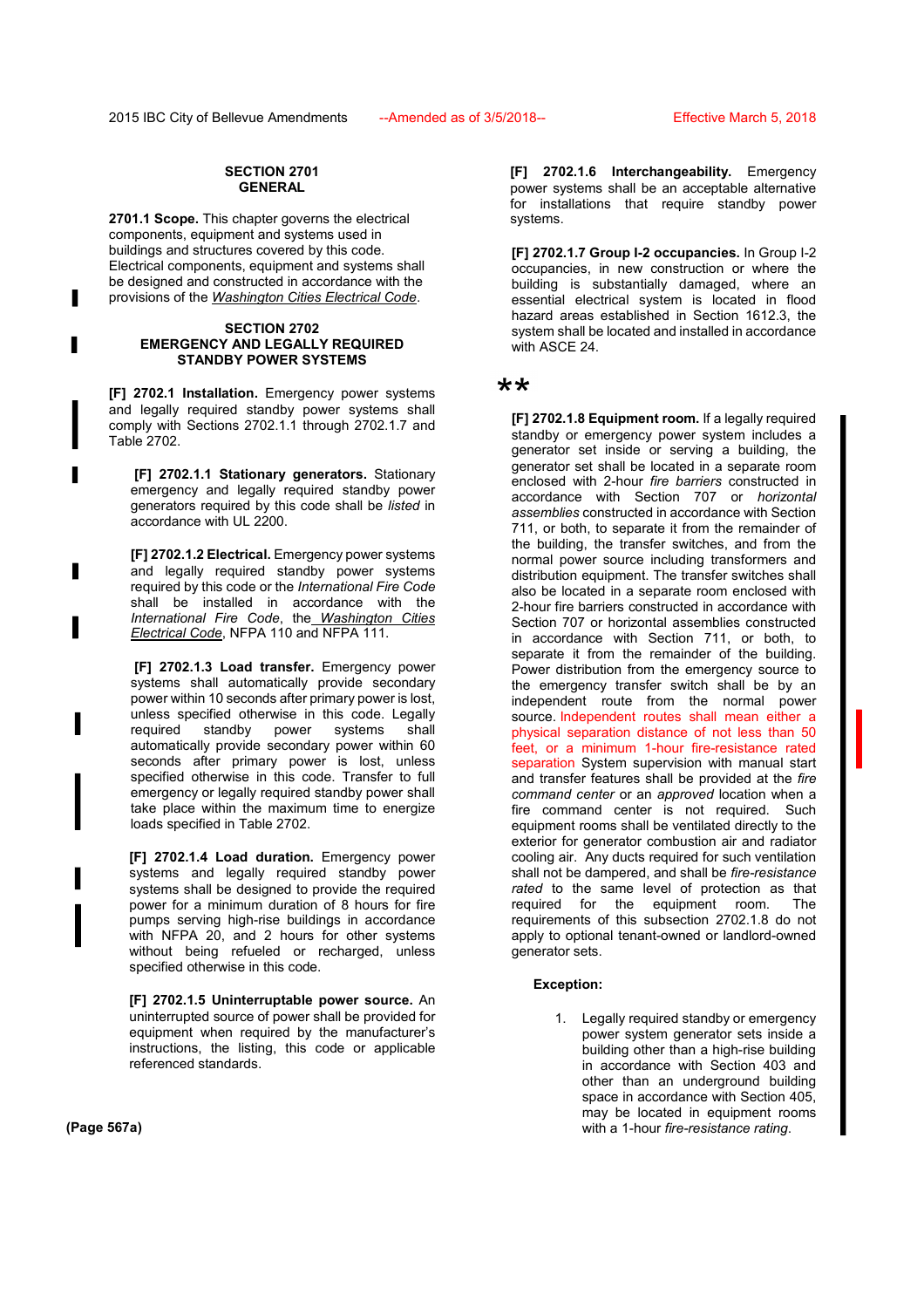2. Transfer switches shall be permitted to be located in the same room as the legally required standby or emergency power system generator sets when inside or serving buildings that are neither a high-rise building in accordance with Section 403, nor an underground building in accordance with Section 405.

**[F] 2702.1.9 Smoke control power systems.** Smoke control equipment and systems requiring legally required standby or emergency power shall be supplied with two sources of power. Primary power shall be from the normal building power system. Legally required standby power or emergency power shall be from an *approved* source complying with the Washington Cities Electrical Code. The legally required standby power or emergency power source and its transfer switches shall be in separate rooms from the normal power transformers and switch gears, and ventilated directly to and from the exterior. The room shall be completely enclosed in not less than 1-hour fire barriers constructed in accordance with Section 707, or 1-hour horizontal assemblies constructed in accordance with Section 711, or both, except 2-hour fire-resistance construction shall be required for high-rise and underground buildings per Sections 403 and 405 respectively. Power distribution from the two sources shall be by independent routes to the room containing the automatic transfer switch(s). Independent routes shall mean either a minimum 1-hour fire-resistance separation, or a physical distance of not less than 50 feet. Transfer to full emergency power shall be automatic and shall take place within the maximum time to energize loads. The systems shall comply with the *Washington Cities Electrical Code*.

**[F] 2702.1.10 Fuel-fired generator sets and fuel storage location.** Fuel-fired generator sets and associated fuel storage, including optional landlordowned or tenant-owned generator sets, located more than 75 feet above the lowest level of Fire Department vehicle access, or located at a floor level more than 30 feet below the lowest level of exit discharge, require the approval of the fire code official.

**[F] 2702.2 Where required.** Emergency and legally required standby power systems shall be provided where required by Sections 2702.2.1 through 2702.2.16 and other sections of this code.

**[F] 2702.2.1 Emergency alarm systems.** Emergency power shall be provided for emergency alarm systems as required by Section 415.5.

**[F] 2702.2.2 Elevators and platform lifts.** Legally required standby power shall be provided for elevators and platform lifts used as accessible means of egress as required in Sections 1009.4 and 1009.5. Emergency power shall be provided for elevators in high-rise buildings as required in Section 403.4.8.4.

**[F] 2702.2.3 Emergency responder radio coverage systems.** Standby power shall be provided for emergency responder radio coverage systems required in Section 916 and the *International Fire Code*. The standby power supply shall be capable of operating the emergency responder radio coverage system for a duration of not less than 24 hours.

**[F] 2702.2.4 Emergency voice/alarm**

**communication systems.** Emergency power shall be provided for emergency voice/alarm communication systems as required in Section 907.5.2.2.5. The system shall be capable of powering the required load for a duration of not less than 24 hours, as required in NFPA 72.

**[F] 2702.2.5 Exit signs.** Emergency power shall be provided for exit signs as required in Section 1013.6.3. The system shall be capable of powering the required load for a duration of not less than 90 minutes.

**[F] 2702.2.6 Group I-2 occupancies.** Essential electrical systems for Group I-2 occupancies shall be in accordance with Section 407.10.

**[F] 2702.2.7 Group I-3 occupancies.** Emergency power shall be provided for power-operated doors and locks in Group I-3 occupancies as required in Section 408.4.2.

**[F] 2702.2.8 Hazardous materials.** Emergency or legally required standby power shall be provided in occupancies with hazardous materials where required by the *International Fire Code*.

**[F] 2702.2.9 High-rise buildings.** Emergency power shall be provided in high-rise buildings as required in Section 403.4.8.

**[F] 2702.2.10 Horizontal sliding doors.** Legally required standby power shall be provided for horizontal sliding doors as required in Section 1010.1.4.3. The standby power supply shall have a capacity to operate not fewer than 50 closing cycles of the door.

**[F] 2702.2.11 Means of egress illumination.** Emergency power shall be provided for means of

**(Page 567b)**